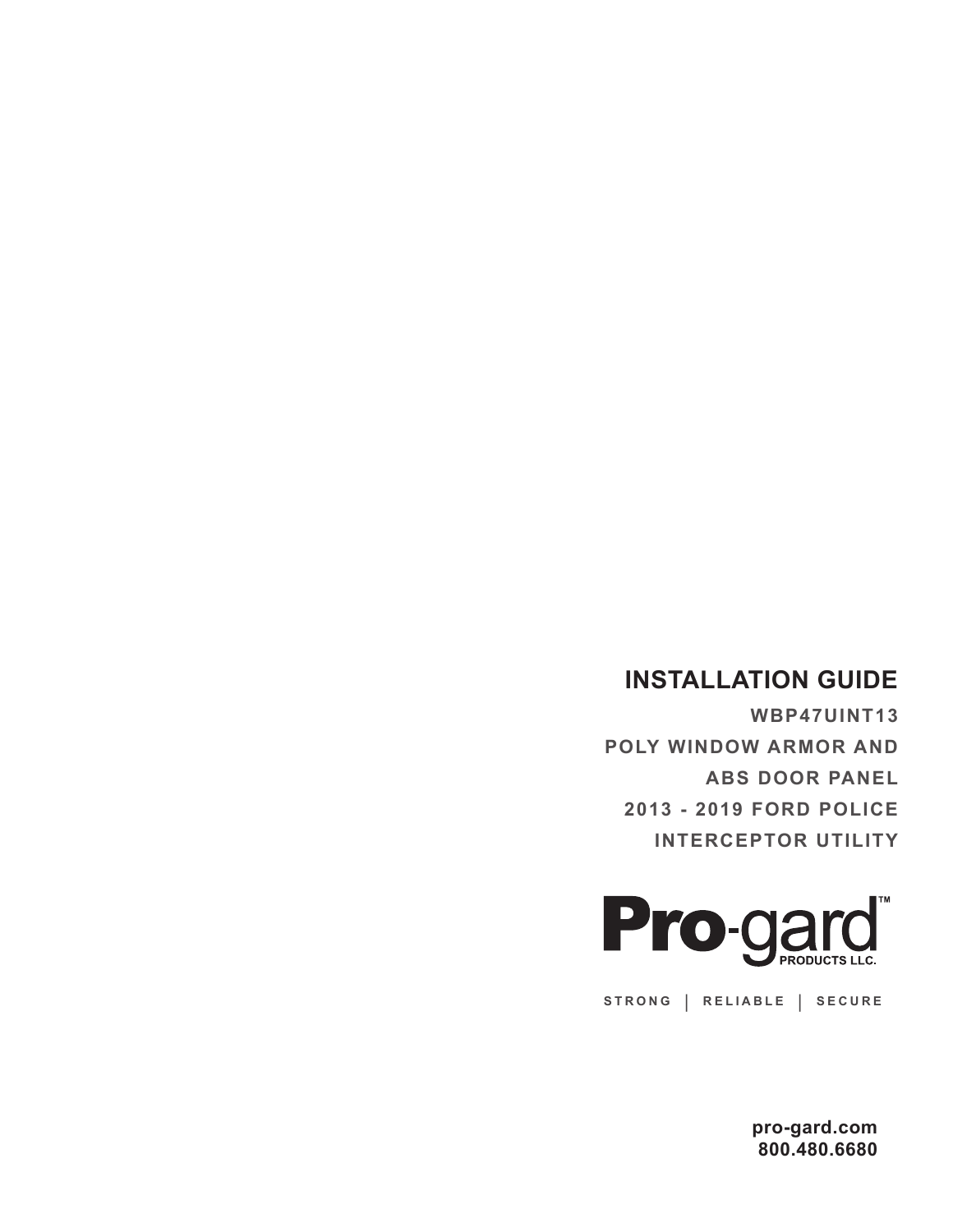## THESE COMPONENTS ARE REQUIRED TO INSTALL THE PRO-GARD STEEL WINDOW ARMOR





- I. Refer to the diagram on the last page to verify all parts were received.
- II. The following tools will be required to complete the installation.
	- 1. Drill with standard #2 Philips driver
	- 2. Drill bit 7/64" diameter
	- 3. T20 Torx Bit & Bit Driver

III. Read all instructions carefully before starting the assembly process.

**NOTE:** *Locate all Wiring, Fuel Lines, Brake Lines, and/or Cooling Lines before drilling holes or installing any Fasteners.*

IV. OEM Door Panel Removal

A. Remove the OEM door panel from the door frame. (See Fig. 1)

*Note: Save the lower two OEM fasteners, as the will be reused in ABS Door Panel installation.*

- B. Remove the power window switch from the door panel.
- C. Secure the door latch cable to the door frame so it will not rattle.
- D. Make sure the power window switch is connected to the harness, protect it from moisture and secure the harness inside the door frame away from the window travel.
- E. Remove the top portion of OEM Stud (above nut) OEM DOOR holding the window track into place. (See Fig. 2) PANEL



**pro-gard.com 800.480.6680 2**